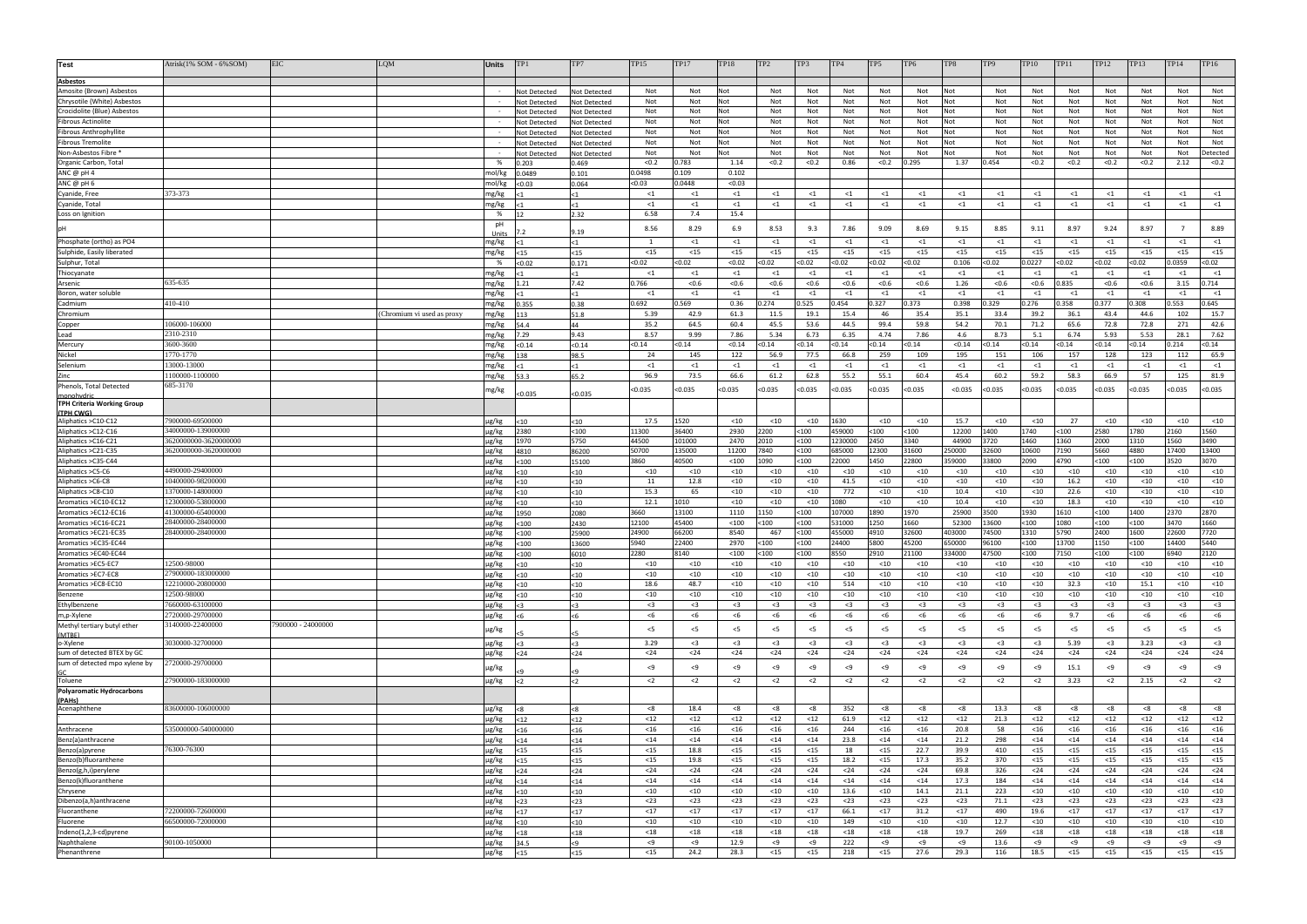| Pyrene                            | 54100000-54400000   |                       |                       | µg/kg<br><15           | <15      | $15$    | 29.7         | $15$                | $15$   | $15$         | 148     | $15$    | 29.4    | 60.2   | 444    | 18.2    | $15$        | $15$   | $15$         | $15$    | $15$    |
|-----------------------------------|---------------------|-----------------------|-----------------------|------------------------|----------|---------|--------------|---------------------|--------|--------------|---------|---------|---------|--------|--------|---------|-------------|--------|--------------|---------|---------|
| <b>PCB's - (Solids)</b>           |                     |                       |                       |                        |          |         |              |                     |        |              |         |         |         |        |        |         |             |        |              |         |         |
| PCB congener 101                  |                     |                       |                       | µg/kg<br>$\leq$ 3      | 5>       | $3$     | $3$          | $3$                 |        |              |         |         |         |        |        |         |             |        |              |         |         |
| PCB congener 118                  |                     |                       |                       |                        |          | $3$     | $3$          | $3$                 |        |              |         |         |         |        |        |         |             |        |              |         |         |
|                                   |                     |                       |                       | µg/kg<br>$3$           | $3$      |         |              |                     |        |              |         |         |         |        |        |         |             |        |              |         |         |
| PCB congener 138                  |                     |                       |                       | µg/kg<br>$3$           | $3$      | $3$     | $3$          | $3$                 |        |              |         |         |         |        |        |         |             |        |              |         |         |
| PCB congener 153                  |                     |                       |                       | µg/kg<br>$3$           | $3$      | $3$     | $3$          | $<$ 3               |        |              |         |         |         |        |        |         |             |        |              |         |         |
| PCB congener 180                  |                     |                       |                       | $\mu$ g/kg<br>$3$      | $\leq$ 3 | $3$     | $3$          | $3$                 |        |              |         |         |         |        |        |         |             |        |              |         |         |
| PCB congener 28                   |                     |                       |                       | $\mu$ g/kg<br>$\leq$ 3 | <3       | $3$     | $3$          | $<$ 3               |        |              |         |         |         |        |        |         |             |        |              |         |         |
| PCB congener 52                   |                     |                       |                       | µg/kg<br>$\leq$ 3      | $3$      | $3$     | $3$          | $3$                 |        |              |         |         |         |        |        |         |             |        |              |         |         |
| Sum of detected PCB 7             |                     |                       |                       |                        |          | $21$    | $21$         | $21$                |        |              |         |         |         |        |        |         |             |        |              |         |         |
| <u>Congeners</u>                  |                     |                       |                       |                        | $21$     |         |              |                     |        |              |         |         |         |        |        |         |             |        |              |         |         |
| Semi-Volatile Organic             |                     |                       |                       |                        |          |         |              |                     |        |              |         |         |         |        |        |         |             |        |              |         |         |
| <b>Compounds (SVOCs)</b>          |                     |                       |                       |                        |          |         |              |                     |        |              |         |         |         |        |        |         |             |        |              |         |         |
| 1,2,4-Trichlorobenzene            |                     |                       | 230000 - 1300000      | µg/kg<br>< 100         | $100$    | <100    | $<$ 100      | $<$ 100             | $100$  | $<$ 100      | <100    | $<$ 100 | < 100   | $500$  | < 100  | < 100   | <100        | $100$  | $100$        | <100    | $<$ 100 |
| 1,2-Dichlorobenzene               |                     |                       | :100000 -<br>12000000 | µg/kg<br>< 100         | $<$ 100  | 100     | $<$ 100      | $<$ 100             | $100$  | $100$        | 100     | <100    | $100$   | $500$  | < 100  | $100$   | 100ء        | <100   | $100$        | <100    | <100    |
| 1,3-Dichlorobenzene               |                     |                       | 32000 - 180000        | µg/kg<br>$100$         | $100$    | $100$   | $100$        | $<$ 100             | $100$  | $100$        | <100    | $100$   | $100$   | $500$  | < 100  | $<$ 100 | 100ء        | $100$  | < 100        | $<$ 100 | <100    |
| 1,4-Dichlorobenzene               |                     |                       | 4500000 - 22000000    | $100$<br>µg/kg         | $<$ 100  | $100$   | $100$        | $<$ 100             | $100$  | $100$        | <100    | < 100   | < 100   | $500$  | < 100  | $<$ 100 | <100        | < 100  | < 100        | $<$ 100 | <100    |
| 2,4,5-Trichlorophenol             |                     |                       |                       | $\mu$ g/kg<br>$100$    | < 100    | $<$ 100 | < 100        | $<$ 100             | $100$  | < 100        | <100    | < 100   | < 100   | $500$  | < 100  | $<$ 100 | <100        | $100$  | < 100        | $<$ 100 | $<$ 100 |
| 2,4,6-Trichlorophenol             |                     |                       |                       | $\mu$ g/kg<br>< 100    | $<$ 100  | $100$   | $100$        | $<$ 100             | $100$  | $<$ 100 $\,$ | $<$ 100 | < 100   | < 100   | $500$  | < 100  | $100$   | <100        | <100   | < 100        | $<$ 100 | <100    |
| 2,4-Dichlorophenol                |                     |                       | 3500000 - 4200000     | $\mu$ g/kg<br>< 100    | $100$    | $100$   | $100$        | $<$ 100             | $100$  | $<$ 100 $\,$ | <100    | $100$   | < 100   | $500$  | < 100  | $100$   | <100        | < 100  | < 100        | $<$ 100 | <100    |
| 2,4-Dimethylpheno                 | 11800000-29800000   | 16000000 - 30000000   |                       | $\mu$ g/kg<br>< 100    | $100$    | $<$ 100 | < 100        | $<$ 100             | $100$  | $<$ 100 $\,$ | 116     | $100$   | < 100   | $500$  | < 100  | < 100   | <100        | < 100  | < 100        | $<$ 100 | <100    |
| 2,4-Dinitrotoluene                | 3730000-3760000     | 3700000 - 3800000     |                       | $\mu$ g/kg<br>$<100$   | $<$ 100  | $100$   | $100$        | $<$ 100             | $100$  | $100$        | 100     | <100    | < 100   | $500$  | < 100  | $100$   | 100         | $100$  | $100$        | $100$   | $100$   |
| 2,6-Dinitrotoluene                | 1840000-1880000     | 900000 - 1900000      |                       | $\mu$ g/kg             |          | $100$   | $100$        | $<$ 100             | $100$  | $100$        | 100     | $100$   | < 100   | $500$  | < 100  | $100$   | 100ء        | $100$  | $100$        | 100ء    | $100$   |
|                                   |                     |                       |                       | $<$ 100                | $<$ 100  |         |              |                     |        |              |         |         |         |        |        |         |             |        |              |         |         |
| 2-Chloronaphthalene               | 176000-2090000      | 390000 - 2200000      |                       | µg/kg<br>< 100         | $<$ 100  | $100$   | $100$        | $<$ 100             | $100$  | $100$        | <100    | < 100   | < 100   | <500   | < 100  | $<$ 100 | <100        | $100$  | < 100        | $<$ 100 | <100    |
| 2-Chloropheno                     |                     |                       | 3500000 - 4200000     | µg/kg<br>< 100         | $100$    | $<$ 100 | $<$ 100      | $<$ 100             | $100$  | < 100        | <100    | < 100   | < 100   | $500$  | < 100  | $<$ 100 | <100        | < 100  | < 100        | $<$ 100 | <100    |
| 2-Methylnaphthalene               |                     |                       |                       | $<100$<br>$\mu$ g/kg   | $<$ 100  | $<$ 100 | < 100        | $<$ 100             | $100$  | < 100        | 2520    | $<$ 100 | < 100   | $500$  | < 100  | < 100   | <100        | < 100  | < 100        | $<$ 100 | <100    |
| 2-Methylphenol                    | 155000000-182000000 | 160000000 - 180000000 |                       | $\mu$ g/kg<br>$<100$   | $100$    | $100$   | $100$        | $<$ 100             | $100$  | $<$ 100      | 226     | $100$   | < 100   | $500$  | < 100  | $<$ 100 | 100         | <100   | <100         | $<$ 100 | <100    |
| 2-Nitroaniline                    |                     |                       |                       | $\mu$ g/kg<br>< 100    | $100$    | <100    | $100$        | $<$ 100             | $100$  | $100$        | 100ء    | < 100   | < 100   | $500$  | < 100  | $<$ 100 | <100        | $100$  | < 100        | $<$ 100 | <100    |
| 2-Nitropheno                      |                     |                       |                       | $\mu$ g/kg<br>$100$    | $100$    | $100$   | < 100        | $<$ 100             | $100$  | $<$ 100 $\,$ | :100    | < 100   | < 100   | $500$  | < 100  | $<$ 100 | 100         | $100$  | $100$        | $<$ 100 | <100    |
| 3-Nitroaniline                    |                     |                       |                       | $\mu$ g/kg<br>< 100    | $100$    | $100$   | < 100        | $<$ 100             | $100$  | $100$        | <100    | $100$   | $100$   | $500$  | < 100  | < 100   | :100        | $100$  | $100$        | $100$   | $100$   |
| 4-Bromophenylphenylether          |                     |                       |                       | $\mu$ g/kg<br>< 100    | $<$ 100  | <100    | $<$ 100      | $<$ 100             | $100$  | $<$ 100      | 100ء    | <100    | $100$   | $500$  | < 100  | $100$   | 100         | <100   | <100         | 100ء    | <100    |
| 4-Chloro-3-methylphenol           |                     |                       |                       | µg/kg<br>$100$         | $100$    | $100$   | $100$        | < 100               | $100$  | $<$ 100 $\,$ | 100     | $100$   | $100$   | $500$  | < 100  | $<$ 100 | 100ء        | $100$  | < 100        | <100    | <100    |
| 4-Chloroaniline                   |                     |                       |                       | µg/kg<br>< 100         | $<$ 100  | $100$   | $100$        | $<$ 100             | $100$  | $100$        | <100    | $100$   | < 100   | $500$  | < 100  | $100$   | <100        | $100$  | < 100        | $<$ 100 | <100    |
| 4-Chlorophenylphenylether         |                     |                       |                       |                        | $100$    | $<$ 100 | $<100$       | $<$ 100             | $100$  | $<100$       | <100    | < 100   | < 100   | $500$  | < 100  | < 100   | <100        | $100$  | < 100        | $<$ 100 | $<$ 100 |
|                                   |                     |                       |                       | µg/kg<br>$100$         |          |         |              |                     |        |              |         |         |         |        |        |         |             |        |              |         |         |
| 4-Methylphenol                    | 156000000-182000000 | 160000000 - 180000000 |                       | $\mu$ g/kg<br>< 100    | < 100    | $100$   | $<100$       | $<$ 100             | $100$  | $<100$       | 560     | $100$   | < 100   | $500$  | < 100  | < 100   | <100        | < 100  | < 100        | $<$ 100 | <100    |
| 4-Nitroaniline                    |                     |                       |                       | $\mu$ g/kg<br>< 100    | $100$    | $100$   | $100$        | $<$ 100             | $100$  | $100$        | 100ء    | $100$   | < 100   | <500   | < 100  | $<$ 100 | 100ء        | $100$  | < 100        | $<$ 100 | <100    |
| 4-Nitropheno                      |                     |                       |                       | $\mu$ g/kg<br>< 100    | $100$    | $100$   | $<100$       | $<$ 100             | $100$  | $<100$       | <100    | < 100   | < 100   | $500$  | < 100  | < 100   | :100        | $100$  | < 100        | $100$   | $100$   |
| Azobenzene                        |                     |                       |                       | $\mu$ g/kg<br>$100$    | $100$    | $100$   | $<100$       | $<$ 100             | $100$  | $<$ 100 $\,$ | :100    | $100$   | < 100   | $500$  | < 100  | < 100   | :100        | $100$  | $100$        | $100$   | $100$   |
| Benzo(a)anthracene                |                     |                       |                       | µg/kg<br>$<$ 100 $\,$  | $100$    | $100$   | $100$        | < 100               | $100$  | $100$        | 425     | $100$   | < 100   | $500$  | < 100  | $100$   | <100        | $100$  | $100$        | $<$ 100 | $100$   |
| Bis(2-chloroethoxy) methane       |                     |                       |                       | $\mu$ g/kg<br>< 100    | $<$ 100  | 100     | $100$        | $<$ 100             | $100$  | $100$        | 100     | <100    | < 100   | $500$  | < 100  | $100$   | 100         | $100$  | $100$        | <100    | $100$   |
| bis(2-Chloroethyl)ethe            |                     |                       |                       | µg/kg<br>$100$         | $<$ 100  | $100$   | $100$        | $<$ 100             | $100$  | $100$        | 100     | $100$   | < 100   | $500$  | < 100  | $<$ 100 | <100        | $100$  | < 100        | $<$ 100 | <100    |
| bis(2-Ethylhexyl) phthalate       | 85100000-86000000   | 85000000 - 86000000   |                       | µg/kg<br>< 100         | $100$    | $<$ 100 | < 100        | $<$ 100             | <100   | $<100$       | 183     | $100$   | < 100   | $500$  | < 100  | < 100   | <100        | < 100  | < 100        | $<$ 100 | <100    |
| <b>Butylbenzyl phthalate</b>      | 940000000-945000000 | 940000000 - 950000000 |                       | µg/kg<br>$100$         | $<$ 100  | $<$ 100 | < 100        | $<$ 100             | $100$  | < 100        | :100    | $<$ 100 | < 100   | $500$  | < 100  | < 100   | <100        | $100$  | $<$ 100      | $<$ 100 | $<$ 100 |
| Carbazole                         |                     |                       |                       | $\mu$ g/kg<br>< 100    | $<$ 100  | <100    | $100$        | $<$ 100             | <100   | $100$        | 252     | <100    | < 100   | <500   | < 100  | $<$ 100 | 100         | <100   | < 100        | $<$ 100 | <100    |
| Chrysene                          |                     |                       |                       | $\mu$ g/kg<br>$100$    | $<$ 100  | <100    | $100$        | $<$ 100             | $100$  | $<$ 100      | 466     | $100$   | < 100   | <500   | < 100  | $<$ 100 | <100        | $100$  | $100$        | $<$ 100 | <100    |
|                                   |                     |                       |                       |                        |          |         |              |                     |        |              |         |         |         |        |        |         |             |        |              |         |         |
| Dibenzofuran                      |                     |                       |                       | µg/kg<br>< 100         | $100$    | $<$ 100 | < 100        | $<$ 100             | $100$  | $100$        | 1580    | $<$ 100 | < 100   | $500$  | < 100  | $<$ 100 | <100        | <100   | <100         | $<$ 100 | <100    |
| Diethyl phthalate                 | 108000000-280000000 | 150000000 - 290000000 |                       | µg/kg<br>$100$         | $100$    | $100$   | $100$        | $<$ 100             | :100   | $100$        | :100    | <100    | < 100   | < 500  | < 100  | $100$   | 100         | $100$  | (100)        | $100$   | $100$   |
| Dimethyl phthalate                |                     |                       |                       | $\mu$ g/kg<br>$<$ 100  | $<$ 100  | $100$   | $<$ 100      | $<$ 100             | :100   | (100)        | :100    | <100    | $100$   | < 500  | < 100  | $<$ 100 | 100         | :100   | 100:         | 100     | $100$   |
| Hexachlorobenzene                 |                     |                       | 48000 - 55000         | $\mu$ g/kg $\leq 100$  | <100     | <100    | $100$        | $<$ 100             | <100   | $100$        | $<$ 100 | $100$   | $100$   | $500$  | $100$  | $100$   | <100        | $100$  | $100$        | <100    | $<$ 100 |
| Hexachlorobutadiene               |                     |                       | 32000 - 120000        | µg/kg<br>$100$         | $100$    | $100$   | $<$ 100 $\,$ | $<$ 100             | $100$  | $100$        | $<$ 100 | $100$   | $100$   | $500$  | $100$  | $<$ 100 | $<$ 100     | < 100  | $<$ 100 $\,$ | $100$   | $100$   |
| Hexachlorocyclopentadiene         |                     |                       |                       | µg/kg<br>$100$         | $100$    | $100$   | $<$ 100      | $<$ 100             | $100$  | $100$        | $<$ 100 | $<$ 100 | $<$ 100 | $500$  | < 100  | $<$ 100 | $<$ 100     | < 100  | < 100        | $100$   | $<$ 100 |
| Hexachloroethane                  | 9410-110000         | 22000-120000          |                       | µg/kg<br>< 100         | $100$    | $100$   | $<$ 100 $\,$ | < 100               | $100$  | $<$ 100 $\,$ | $<$ 100 | < 100   | $100$   | $500$  | $100$  | $<$ 100 | $<$ 100     | $100$  | $<$ 100 $\,$ | $100$   | $100$   |
| Isophorone                        |                     |                       |                       | µg/kg<br>$100$         | $100$    | $100$   | $100$        | < 100               | $100$  | $<$ 100 $\,$ | $<$ 100 | < 100   | < 100   | $500$  | < 100  | $<$ 100 | $<$ 100     | < 100  | < 100        | $100$   | $100$   |
| Naphthalene                       | 90100-1050000       |                       |                       | µg/kg<br>$<$ 100 $\,$  | $100$    | $100$   | $100$        | $<$ 100             | $100$  | $<$ 100 $\,$ | 10500   | < 100   | $100$   | $500$  | < 100  | $<$ 100 | <100        | < 100  | $100$        | $100$   | $<$ 100 |
| n-Dibutyl phthalate               | 70800000-15400000   |                       |                       | µg/kg<br>$100$         | $100$    | $100$   | $<$ 100 $\,$ | < 100               | $100$  | $<$ 100 $\,$ | $<$ 100 | < 100   | $100$   | $500$  | < 100  | $100$   | <100        | $100$  | $100$        | $100$   | $<$ 100 |
| n-Dioctyl phthalate               | 89000000-89000000   |                       |                       | µg/kg<br>$100$         | $100$    | $100$   | $100$        | $<$ 100             | $100$  | $100$        | $<$ 100 | $100$   | $100$   | $500$  | $100$  | $100$   | <100        | $100$  | < 100        | $100$   | <100    |
| Nitrobenzene                      |                     |                       |                       | µg/kg<br>$<$ 100 $\,$  | $100$    | $100$   | $<$ 100      | $<$ 100             | $100$  | $<$ 100 $\,$ | $<$ 100 | $100$   | < 100   | $500$  | < 100  | $<$ 100 | $<$ 100     | $100$  | < 100        | $<$ 100 | $100$   |
|                                   |                     |                       |                       |                        |          |         |              |                     |        |              |         |         |         |        |        |         |             |        |              |         |         |
| n-Nitroso-n-dipropylamine         |                     |                       |                       | µg/kg<br>$100$         | $100$    | $100$   | $<$ 100      | $<$ 100             | $100$  | $100$        | $<$ 100 | < 100   | < 100   | $500$  | < 100  | $<$ 100 | $<$ 100     | < 100  | < 100        | $100$   | $100$   |
| Pentachlorophenol                 |                     |                       | 120000 - 140000       | $100$<br>µg/kg         | $100$    | $100$   | $<$ 100      | $<$ 100             | $100$  | $100$        | $<$ 100 | < 100   | < 100   | $500$  | < 100  | $<$ 100 | $100$       | < 100  | < 100        | $<$ 100 | $100$   |
| Phenol                            | 685000-3170000      |                       |                       | µg/kg<br>$100$         | $100$    | $100$   | $<$ 100      | < 100               | $100$  | $<$ 100 $\,$ | 1090    | $100$   | $100$   | $500$  | $100$  | $<$ 100 | <100        | $100$  | $<$ 100      | $100$   | $100$   |
| <b>Volatile Organic Compounds</b> |                     |                       |                       |                        |          |         |              |                     |        |              |         |         |         |        |        |         |             |        |              |         |         |
| (VOCs) - (Solids)                 |                     |                       |                       |                        |          |         |              |                     |        |              |         |         |         |        |        |         |             |        |              |         |         |
| 1.1.1.2-Tetrachloroethane         | 204000-1930000      |                       |                       | µg/kg<br>$ $ < 10      | $10$     | $<$ 10  | $<$ 10       | $<$ 10              | $<$ 10 | $<$ 10       | $20$    | $10$    | $<$ 10  | $20$   | $<$ 10 | $<$ 10  | $<$ 10      | $<$ 10 | $<$ 10       | $<$ 10  | $<$ 10  |
| 1.1.1-Trichloroethane             | 306000-2950000      |                       |                       | <7<br>µg/kg            | <7       | <7      | <7           | <7                  | <7     | <7           | $14$    | <7      | <7      | $14$   | <7     | <7      | $\langle 7$ | <7     | <7           | <7      | <7      |
| 1.1.2.2-Tetrachloroethane         | 426000-3910000      |                       |                       | µg/kg<br>$10$          | <10      | $<$ 10  | $<$ 10       | $<$ 10              | $<$ 10 | $<$ 10       | $20$    | $<$ 10  | $<$ 10  | $20$   | $<$ 10 | $<$ 10  | $<$ 10      | $<$ 10 | $<$ 10       | $<$ 10  | $<$ 10  |
| 1.1.2-Trichloroethane             | 40100-382000        | 94000-400000          |                       | µg/kg<br>$10$          | <10      | $<$ 10  | $<$ 10       | $<$ 10              | $<$ 10 | $<$ 10       | $20$    | $<$ 10  | $<$ 10  | $20$   | $<$ 10 | $<$ 10  | $<$ 10      | $<$ 10 | $<$ 10       | $<$ 10  | $<$ 10  |
| 1.1-Dichloroethane                | 11900-86600         | 280000 - 850000       |                       | µg/kg<br><8            | <8       | < 8     | < 8          | < 8                 | < 8    | < 8          | $<$ 16  | < 8     | < 8     | $<$ 16 | < 8    | -8      | < 8         | < 8    | - <8         | -8      | < 8     |
| 1.1-Dichloroethene                |                     | 26000-92000           |                       | µg/kg<br>$10$          | <10      | $<$ 10  | $<$ 10       | $<$ 10              | $<$ 10 | $<$ 10       | $20$    | $<$ 10  | $<$ 10  | $20$   | $<$ 10 | $<$ 10  | $<$ 10      | $<$ 10 | $<$ 10       | $<$ 10  | $<$ 10  |
| 1.1-Dichloropropene               |                     |                       |                       | µg/kg<br>$11$          | $11$     | $11$    | $11$         | $11$                | $11$   | $11$         | $22$    | $11$    | $11$    | $22$   | $11$   | $11$    | $11$        | $11$   | $11$         | $11$    | $11$    |
| 1.2.3-Trichlorobenzene            |                     |                       | 110000 - 620000       | µg/kg                  | < 6      | < 6     | $<$ 6        | $<$ 6               | $<$ 6  | $<$ 6        | $<$ 12  | <6      | $<$ 6   | $<$ 12 | $<$ 6  | $<$ 6   | <6          | <6     | $<$ 6        | $<$ 6   | $<$ 6   |
|                                   |                     |                       |                       | <6                     |          |         |              |                     |        |              |         |         |         |        |        |         |             |        |              |         |         |
| 1.2.3-Trichloropropane            |                     |                       |                       | µg/kg<br>$17$          | <17      | $17$    | $<$ 17       | $17$                | $<17$  | <17          | $34$    | $17$    | $17$    | $34$   | <17    | $17$    | $17$        | $17$   | $17$         | $<$ 17  | $17$    |
| 1.2.4-Trichlorobenzene            |                     |                       | 230000 - 1300000      | µg/kg<br><6            | <6       | $<$ 6   | < 6          | <6                  | < 6    | <6           | $<$ 12  | <6      | $<$ 6   | $<$ 12 | $<$ 6  | < 6     | <6          | <6     | <6           | $<$ 6   | $<$ 6   |
| 1.2.4-Trimethylbenzene            | 165000-1030000      |                       |                       | µg/kg<br>< 9           | $5 - 9$  | < 9     | < 9          | $\langle 9 \rangle$ | < 9    | < 9          | $18$    | < 9     | < 9     | $18$   | < 9    | < 9     | < 9         | < 9    | < 9          | < 9     | < 9     |
| 1.2-Dibromo-3-chloropropane       |                     |                       |                       | µg/kg<br>$14$          | $14$     | $14$    | $14$         | $14$                | $14$   | $14$         | $28$    | $14$    | $14$    | $28$   | $14$   | $14$    | $14$        | $14$   | $14$         | $14$    | $14$    |
| 1.2-Dibromoethane                 |                     |                       |                       | µg/kg<br>$12$          | <12      | $<$ 12  | $<$ 12       | $<$ 12              | $<$ 12 | $<$ 12       | $24$    | $12$    | $<$ 12  | $24$   | $<$ 12 | $12$    | $<$ 12      | $12$   | $12$         | $<$ 12  | $12$    |
| 1.2-Dichlorobenzene               |                     |                       | 2100000 - 5100000     | µg/kg<br>$12$          | $12$     | $<$ 12  | $<$ 12       | $<$ 12              | $12$   | $<$ 12       | $24$    | $<$ 12  | $<$ 12  | $24$   | $<$ 12 | $12$    | $<$ 12      | $<$ 12 | $<$ 12       | $<$ 12  | $12$    |
| 1.2-Dichloroethane                | 854-5090            |                       |                       | µg/kg<br>$<$ 5         | $<$ 5    | $<$ 5   | $<$ 5        | $<$ 5               | $<$ 5  | $<$ 5        | $<$ 10  | $<$ 5   | $<$ 5   | $<$ 10 | $<$ 5  | $<$ 5   | $<$ 5       | $<$ 5  | $<$ 5        | $<$ 5   | $<$ 5   |
| 1.2-Dichloropropane               | 1340-11100          | 3300 - 12000          |                       | µg/kg<br>$12$          | $12$     | $<$ 12  | $<$ 12       | $<$ 12              | $<$ 12 | $<$ 12       | $24$    | $<$ 12  | $<$ 12  | $24$   | $<$ 12 | $<$ 12  | $<$ 12      | $12$   | $12$         | $<$ 12  | $12$    |
| 1.3.5-Trimethylbenzene            |                     |                       |                       | µg/kg<br><8            | $\leq 8$ | < 8     | < 8          | < 8                 | < 8    | < 8          | $<$ 16  | < 8     | < 8     | $<$ 16 | < 8    | < 8     | < 8         | < 8    | < 8          | < 8     | < 8     |
|                                   |                     |                       |                       |                        |          |         |              |                     |        |              |         |         |         |        |        |         |             |        |              |         |         |